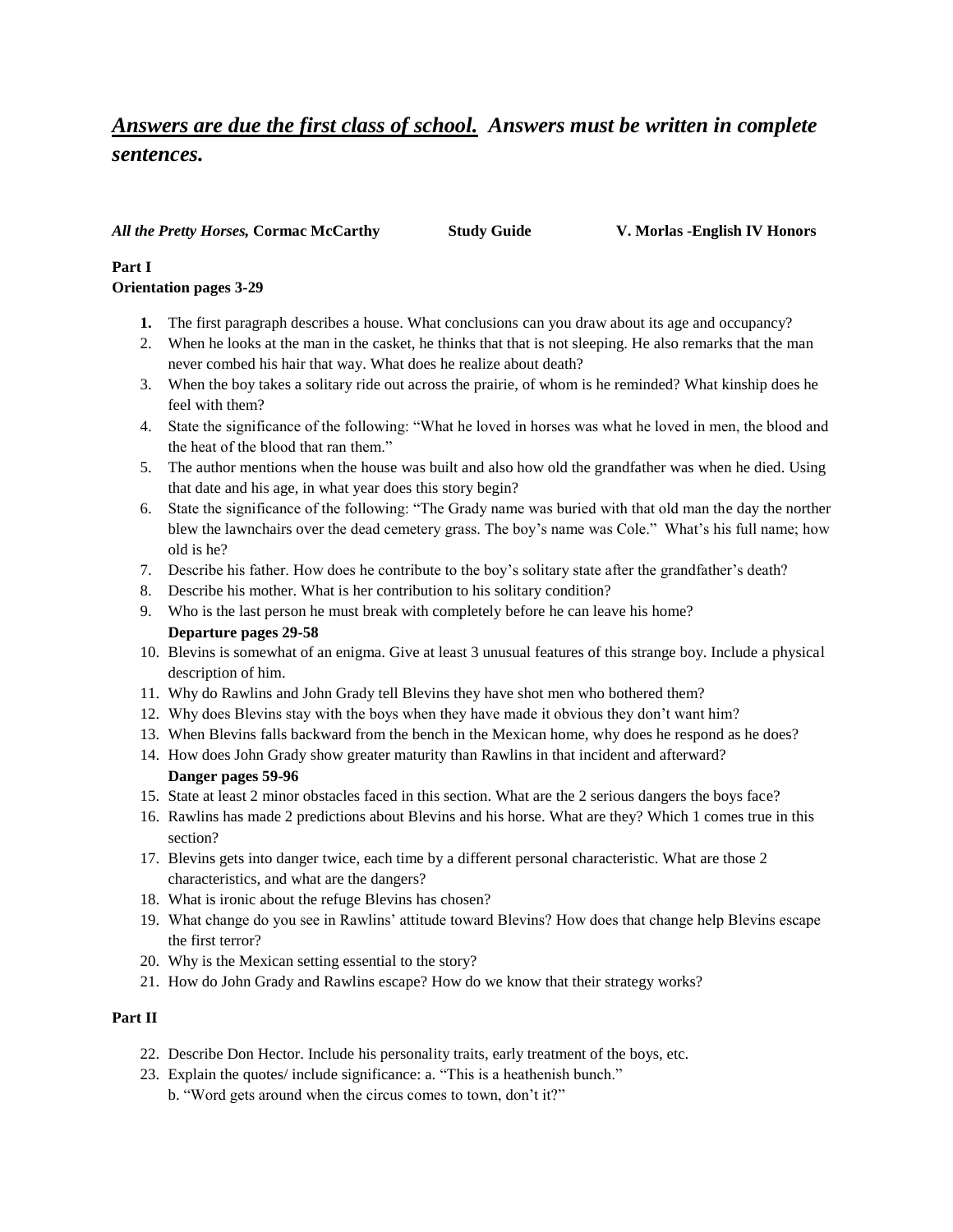- 24. Who is Luis? What stories does he tell? Explain the significance.
- 25. On pages 112-116 John Grady & the Hacendado talk. Why? What is the Hacendado's big question?
- 26. Who says, "I always wanted to be a badman."? How is this important?
- 27. Give 2 reasons that the DuenaAlfonsa is concerned about the romance she has heard about between John Grady and Alejandra.
- 28. How has her being older given her insight that Alejandra and John Grady might not think about?
- 29. How is Alfonsa probably influenced by John Grady's being a farm hand at so young an age?
- 30. The Hacendado plays pool with John Grady. What is discussed? Why does he say, "Beware gentle knight. There is no greater monster than reason."?
- 31. Why does Rawlins not caution John Grady until the end?

#### **Part III pages 153-217**

- 32. In this section, many have a code of honor by which they live. Does Blevins? Explain. What actions humiliate him or make him want to take action against someone else? (Don't forget about previous sections.)
- 33. Before the men take the boys out into the country, they stop at a bright blue house to pick up a man they call the charro. He never speaks of honor, but the captain mentions him as being the brother of the young man Blevins killed and that honor is at stake. In what actions does that man show what he considers important in his code of honor?
- 34. The captain is the one who speaks directly about honor and even defines what he believes is the code by which he must act. What does he do as well as say to show what his code of honor is?
- 35. Read the following quote from page 171: "You think that man in there don't know what you are? He knew what you were fore he ever set eyes on you. Before you were born. Damn you to hell. Just damn you to hell." Who says this? To whom? Why? How is this significant?
- 36. Read the following quote from page 177: "There seemed insufficient substance to him to be the object of men's wrath. There seemed nothing about him sufficient to fuel any enterprise at all." Who says this? To whom? Why? How is this significant?
- 37. Once in Saltillo, the captain warns the boys that they will die in the prison unless they can make other arrangements. What does he mean?
- 38. What does Rawlins think is the reason that they have been put in prison?
- 39. At first, the boys are together to fend off the savage attacks of other inmates. What reasoning and physical skills do they use to stay alive?
- 40. After Rawlins is taken to the infirmary, what added skills must John Grady use to stay alive? **Part IV**
- 41. Why does John Grady go back to Don Hector's ranch?
- 42. Explain JG's thoughts/ dream about Blevins (page 225). What is the significance?
- 43. Read DuenaAlfonsa's explanations about society in Mexico (230). What does she say?
- 44. DuenaAlfonsa speaks of her shame on page 234. Explain. How is Gustavo involved?
- 45. Read the first paragraph on page 239; do you agree with Alfonsa's assessment? Explain.
- 46. John Grady realizes he must say farewell to his adventure in Mexico, but he has unfinished business (related to Blevins). What is the first, most obvious thing that JG must do to find closure?
- 47. How does he gain legal closure on the matter?
- 48. A rather strange encounter gives him final closure on Blevins himself. Explain.
- 49. Who does he find to whom he can confess his deepest sins? Why is this person the one who can help? Through that person, he finds closure for 4 things that have weighed heavily on his conscience. What are those 4 burdens that have become sins in his mind?